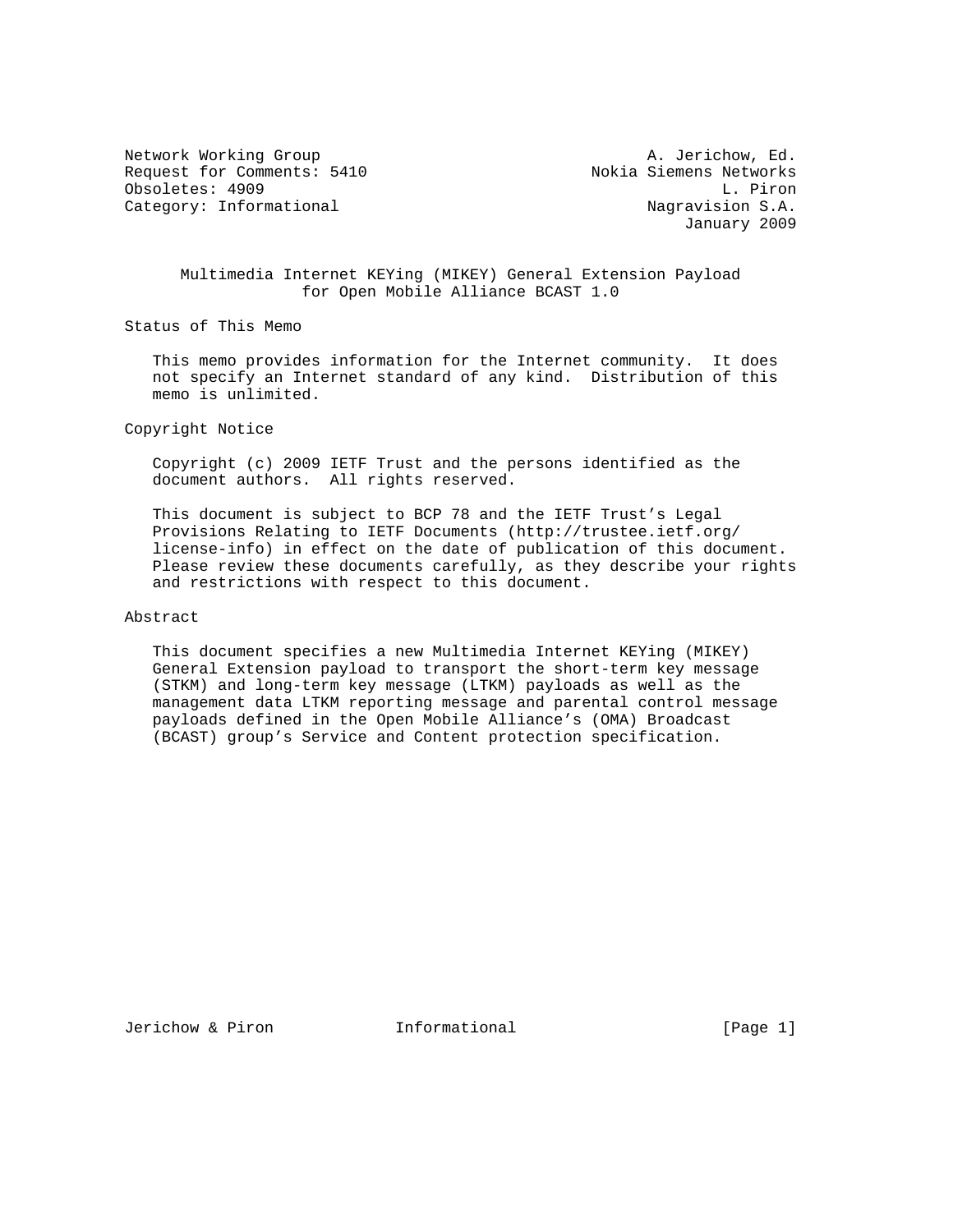Table of Contents

|  | MIKEY General Extension for OMA BCAST Usage 3 |  |
|--|-----------------------------------------------|--|
|  | 4. Interoperability Considerations 4          |  |
|  |                                               |  |
|  |                                               |  |
|  |                                               |  |
|  |                                               |  |
|  |                                               |  |
|  |                                               |  |
|  | 9.2. Informative References 6                 |  |
|  |                                               |  |

#### 1. Introduction

 The Multimedia Internet KEYing (MIKEY) protocol specification (RFC 3830 [RFC3830]) defines a General Extension payload to allow possible extensions to MIKEY without having to allocate a new payload type. The General Extension payload can be used in any MIKEY message and is part of the authenticated/signed data part. There is an 8-bit type field in that payload. The type code assignment is IANA-managed, and RFC 3830 requires IETF consensus for assignments from the public range of 0-240.

 The Open Mobile Alliance's (OMA) Broadcast (BCAST) group's Service and Content Protection specification [SPCP] specifies the use of a short-term key message (STKM), a long-term key message (LTKM), an LTKM reporting message, and a parental control message that carry attributes related to Service and Content protection. Note that any keys associated with the attributes, such as the Parental Control Pincode if present, are part of the MIKEY KEMAC payload.

 This document specifies the use of the General Extension payload of MIKEY to carry the messages mentioned above, as well as protection of the credentials using mechanisms supported by MIKEY with modifications in [RFC3830].

 RFC 3830 [RFC3830], the MIKEY General Extension payload defined in RFC 4563 [RFC4563], and the 3rd Generation Partnership Project (3GPP)'s Multimedia Broadcast/ Multicast Service (MBMS) document [3GPP.33.246] specify the transport of MIKEY messages via unicast or broadcast; the OMA BCAST specifications use either for transport of MIKEY messages.

Jerichow & Piron **Informational** [Page 2]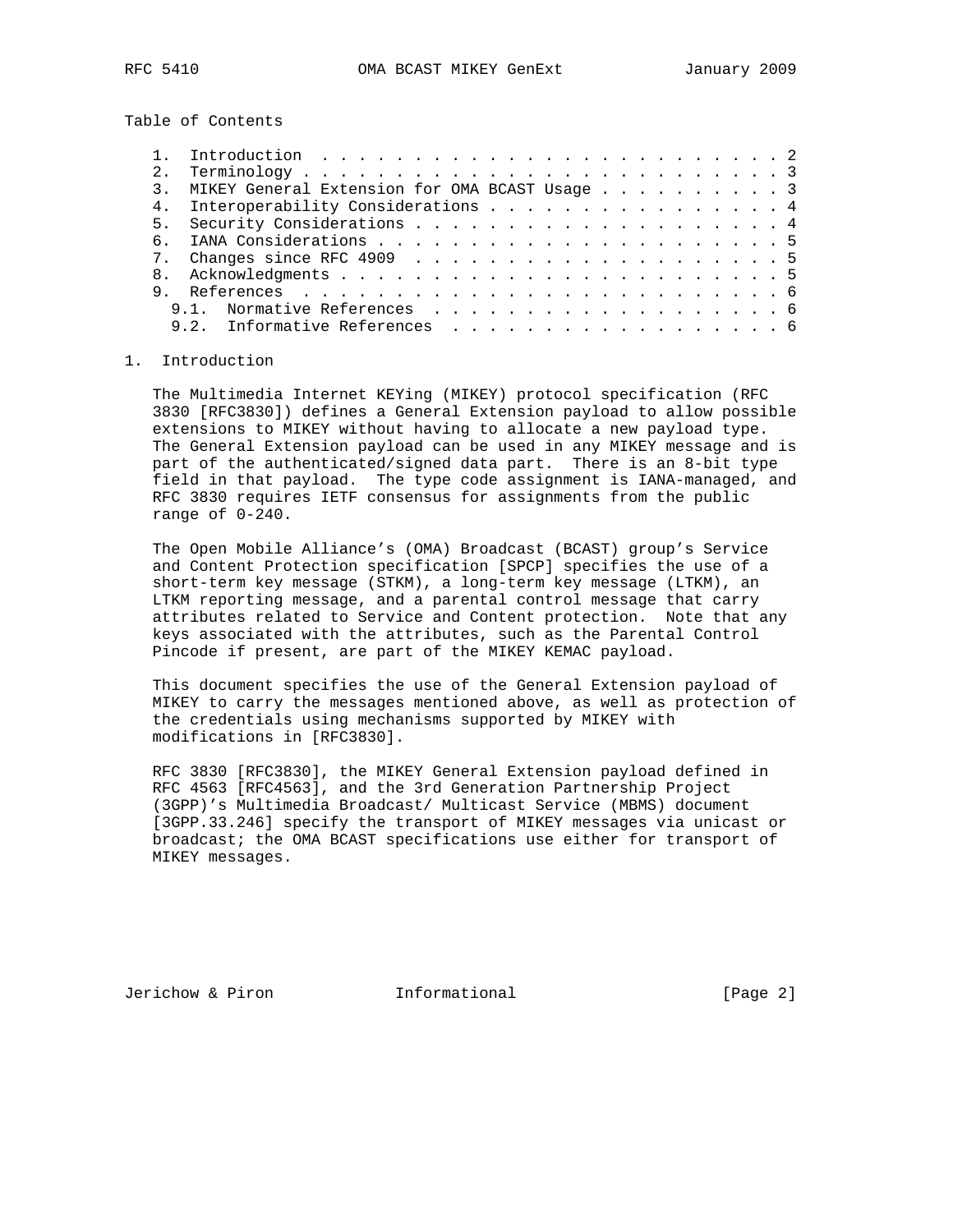2. Terminology

 The key words "MUST", "MUST NOT", "REQUIRED", "SHALL", "SHALL NOT", "SHOULD", "SHOULD NOT", "RECOMMENDED", "MAY", and "OPTIONAL" in this document are to be interpreted as described in RFC 2119 [RFC2119].

 OMA BCAST MIKEY General Extension: We refer to the General Extension type -- 5 -- as the OMA BCAST MIKEY General Extension.

### 3. MIKEY General Extension for OMA BCAST Usage

 The OMA BCAST Type (Type 5) formats the MIKEY General Extension payload as follows:

| 0 1 2 3 4 5 6 7 8 9 0 1 2 3 4 5 6 7 8 9 0 1 2 3 4 5 6 7 8 9 0 1 |                                          |  |      |  |  |  |  |  |        |  |  |  |  |
|-----------------------------------------------------------------|------------------------------------------|--|------|--|--|--|--|--|--------|--|--|--|--|
|                                                                 |                                          |  |      |  |  |  |  |  |        |  |  |  |  |
| ! Next Payload !                                                |                                          |  | Type |  |  |  |  |  | Length |  |  |  |  |
|                                                                 |                                          |  |      |  |  |  |  |  |        |  |  |  |  |
|                                                                 | OMA BCAST Data Subtype (variable length) |  |      |  |  |  |  |  |        |  |  |  |  |
|                                                                 |                                          |  |      |  |  |  |  |  |        |  |  |  |  |

Figure 1: OMA BCAST MIKEY General Extension

Next Payload and Length are defined in Section 6.15 of [RFC3830].

 Type (8 bits): identifies the type of the General Extension Payload (see Section 6.15 of [RFC3830]). This document adds a new type. It specifies the use of Type 5 for OMA BCAST Service and Content Protection using the Smartcard Profile.

| Tvpe      | Value   Comments                                 |  |  |
|-----------|--------------------------------------------------|--|--|
| OMA BCAST | 5   information on type and identity of messages |  |  |

Figure 2: Definition of the OMA BCAST MIKEY General Extension Payload

 OMA BCAST Data Subtype (variable length): defines a variable length Data field. This field is formed by subtype-payloads. The contents of the variable length OMA BCAST Data Subtype field are defined below.

Jerichow & Piron **Informational** [Page 3]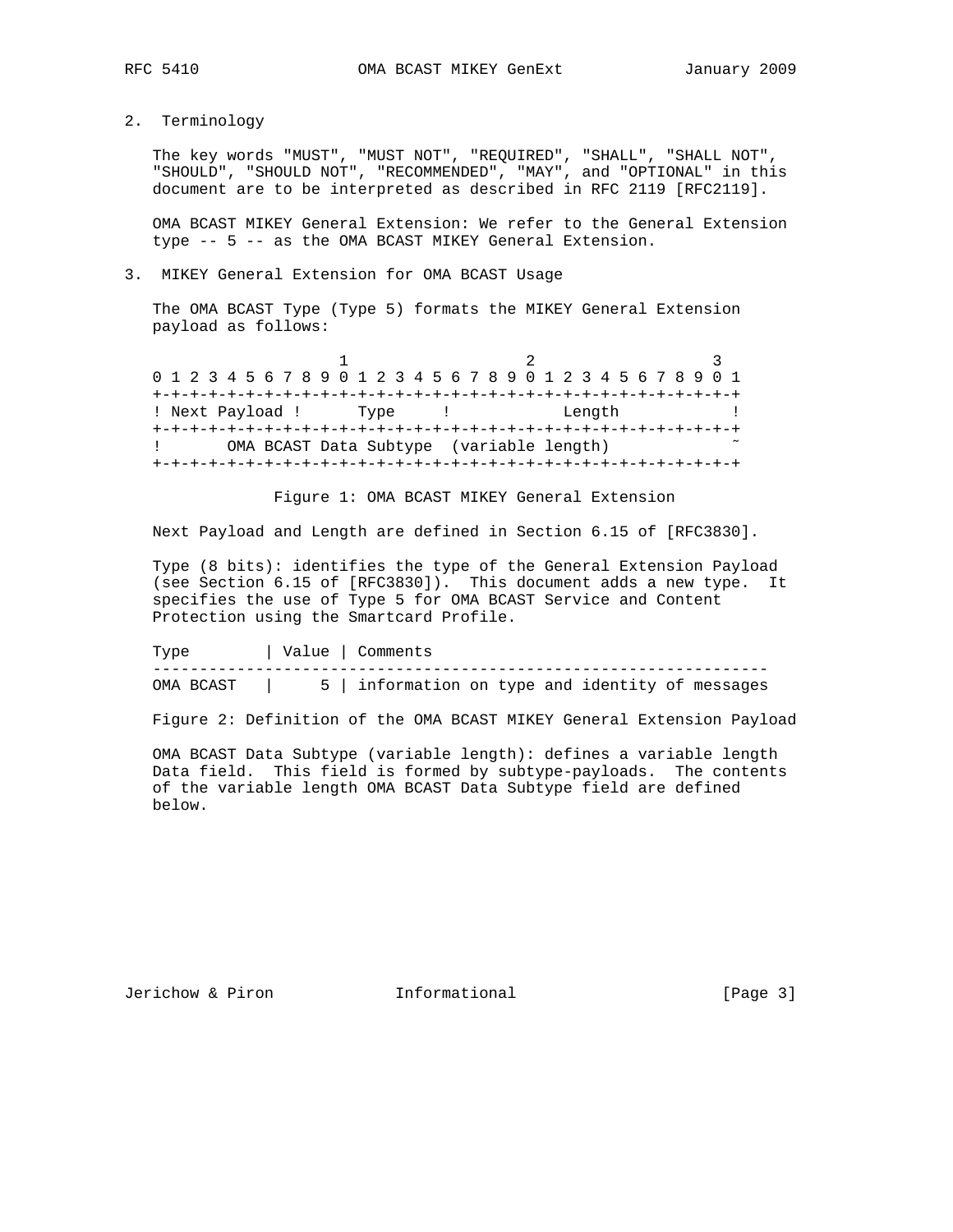1 2 3 0 1 2 3 4 5 6 7 8 9 0 1 2 3 4 5 6 7 8 9 0 1 2 3 4 5 6 7 8 9 0 1 +-+-+-+-+-+-+-+-+-+-+-+-+-+-+-+-+-+-+-+-+-+-+-+-+-+-+-+-+-+-+-+ ! Subtype ! Subtype Specific Data (variable length) ~ +-+-+-+-+-+-+-+-+-+-+-+-+-+-+-+-+-+-+-+-+-+-+-+-+-+-+-+-+-+-+-+

Figure 3: STKM/LTKM/LTKM Reporting/Parental Control Subtype Payload

 Subtype: 8 bits. This field indicates the subtype of the OMA BCAST payload. In this specification, four values are specified: LTKM (1), STKM (2), LTKM Reporting (3), and Parental Control (4).

Subtype Specific Data: Variable length.

|   | OMA BCAST Data Subtype   Value   Comment |
|---|------------------------------------------|
|   |                                          |
|   | 1   Long Term Key Message                |
|   | Short Term Key Message                   |
|   | 3   LTKM Reporting Message               |
| 4 | Parental Control Message                 |
|   |                                          |

Figure 4: Subtype Definitions for OMA BCAST Messages

 The contents of the OMA BCAST Data Subtype payload field are defined in Section 6 of the OMA BCAST Service and Content Protection specification [SPCP].

4. Interoperability Considerations

 This document specifies the use of MIKEY General Extension payload Type 5 and four subtype values: 1 and 2 for OMA BCAST Service and Content protection's LTKM and STKM payloads (respectively), 3 for LTKM Reporting payload, and 4 for Parental Control payload. Interoperability considerations span several standards bodies, with OMA BCAST 1.0 enabler compliance being the key aspect; as such, it is up to the OMA test planning to verify the interoperability and compliance of OMA BCAST 1.0 implementations. This payload type assignment does not change MIKEY beyond RFC 3830 [RFC3830] and RFC 4563 [RFC4563].

5. Security Considerations

 According to RFC 3830 [RFC3830], the General Extension payload can be used in any MIKEY message and is part of the authenticated/signed data part. The parameters proposed to be included in the OMA BCAST MIKEY General Extension payload (listed in Section 3) need only to be integrity protected, which is already allowed by the MIKEY specification. The OMA BCAST MIKEY General Extension payload SHALL

Jerichow & Piron **Informational** [Page 4]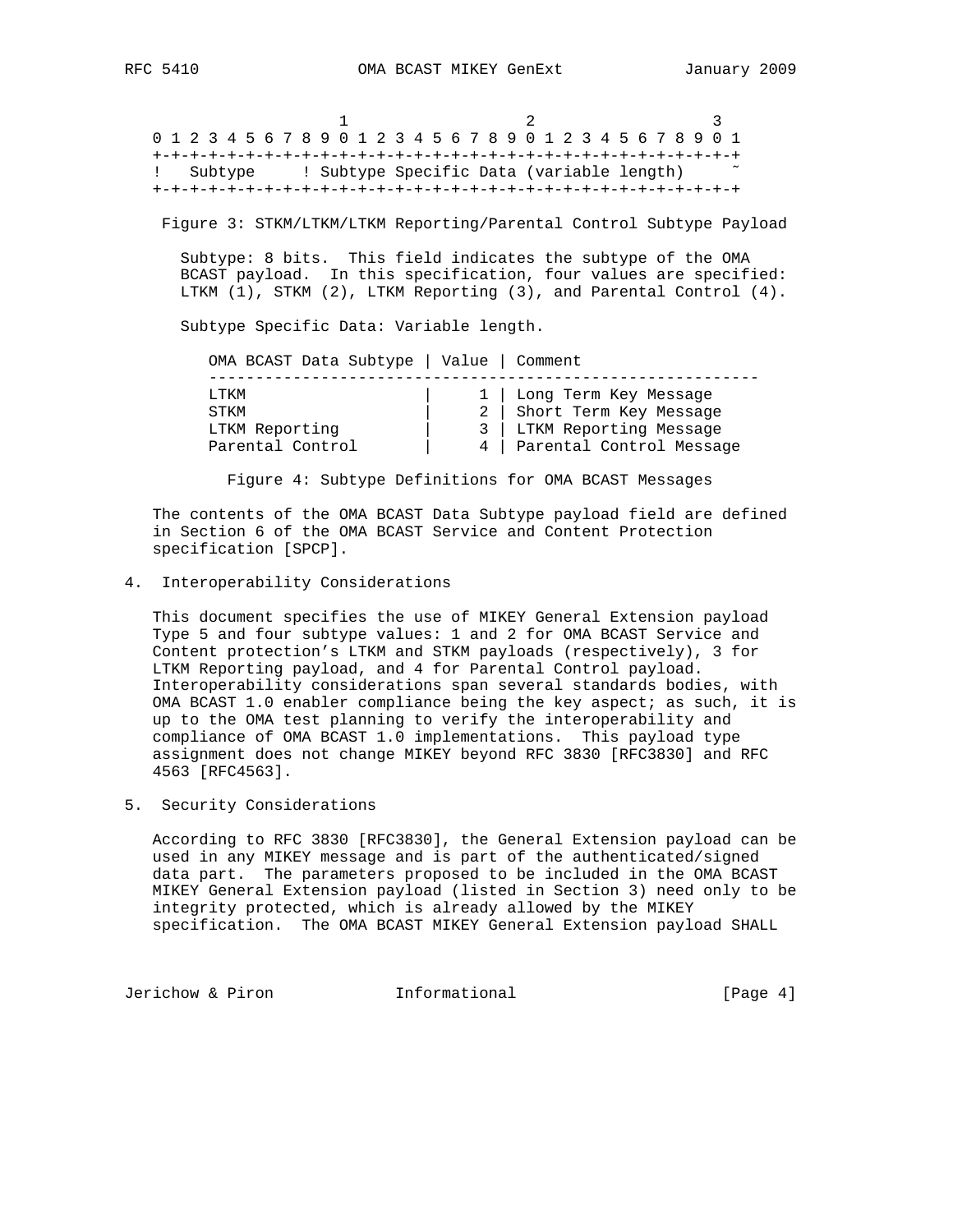be integrity protected. Furthermore, keys or any parameters that require confidentiality MUST NOT be included in the General Extension payload. If keys or other confidential data are to be transported via the General Extension payload, such data MUST be encrypted and encapsulated independently. Finally, note that MIKEY already provides replay protection and that protection also covers the General Extension payload.

### 6. IANA Considerations

 IANA has allocated an OMA BCAST MIKEY General Extension Type --5- from the "General Extensions payload name space" for use by OMA BCAST as requested by RFC 4909 [RFC4909]. Furthermore, IANA has created a name space for the OMA BCAST payload subtype values defined in [RFC4909] and has assigned the following subtype values from this name space: LTKM (1), STKM (2).

 IANA has allocated two new subtypes from the OMA BCAST payload subtype name space.

The subtypes are as follows:

Subtype Name: LTKM Reporting

Value: 3

and

Subtype Name: Parental Control

Value: 4

7. Changes since RFC 4909

 OMA BCAST Service and Content Protection specification [SPCP] contains messages that were created since RFC 4909 was written. This document only adds the necessary assignments to support these new messages. No modifications are made on values assigned by RFC 4909 [RFC4909].

8. Acknowledgments

 Many thanks to the authors of RFC 4909 [RFC4909] for allowing us to obsolete their RFC.

Jerichow & Piron **Informational** [Page 5]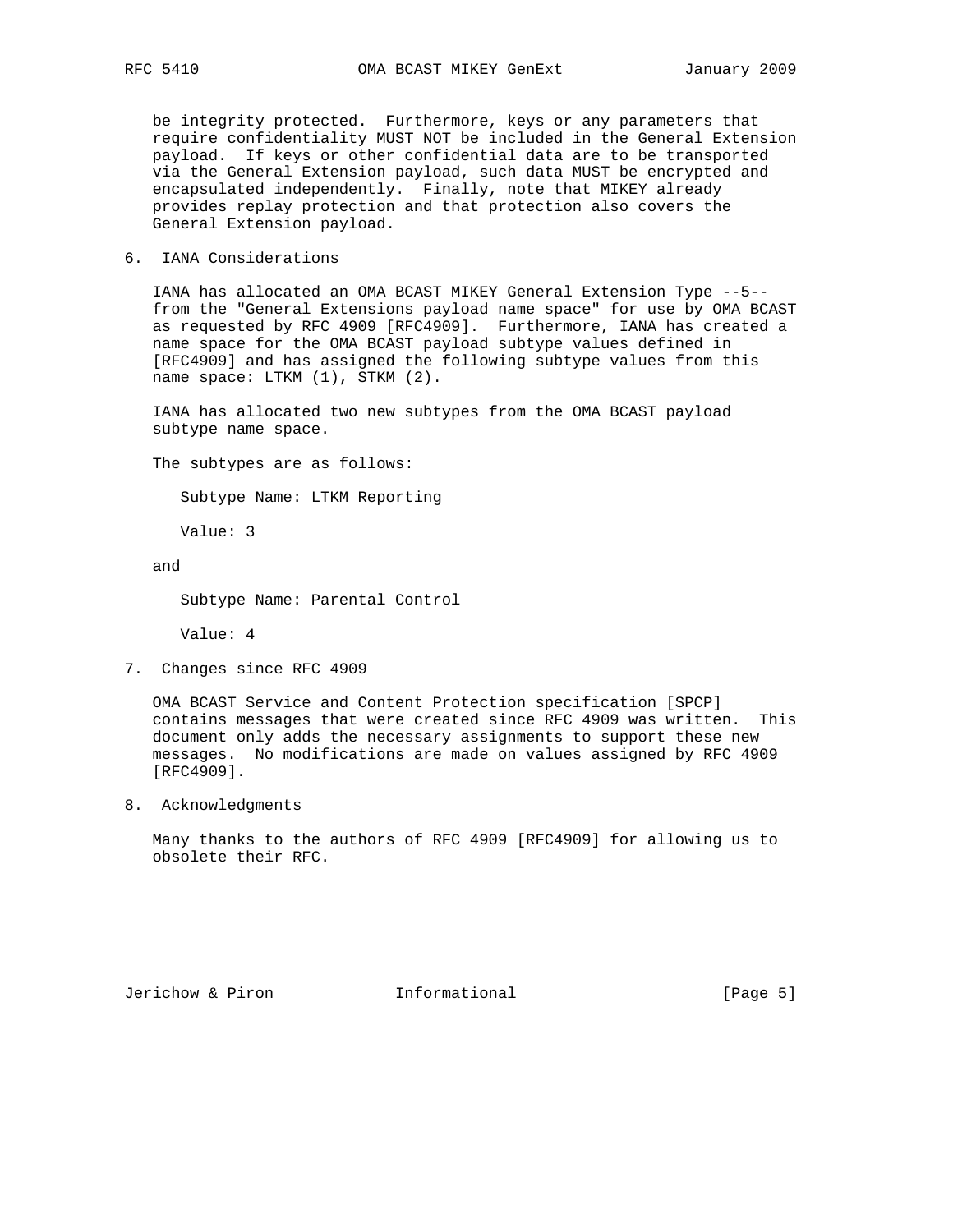# 9. References

- 9.1. Normative References
	- [3GPP.33.246] 3GPP, "3G Security; Security of Multimedia Broadcast/ Multicast Service (MBMS)", 3GPP TS 33.246 6.12.0, October 2007.
	- [RFC2119] Bradner, S., "Key words for use in RFCs to Indicate Requirement Levels", BCP 14, RFC 2119, March 1997.
	- [RFC3830] Arkko, J., Carrara, E., Lindholm, F., Naslund, M., and K. Norrman, "MIKEY: Multimedia Internet KEYing", RFC 3830, August 2004.
	- [RFC4563] Carrara, E., Lehtovirta, V., and K. Norrman, "The Key ID Information Type for the General Extension Payload in Multimedia Internet KEYing (MIKEY)", RFC 4563, June 2006.
	- [SPCP] Open Mobile Alliance, "Service and Content Protection for Mobile Broadcast Services", OMA-TS-BCAST\_SvcCntProtection-V1\_0, <http://www.openmobilealliance.org>.
- 9.2. Informative References
	- [RFC4909] Dondeti, L., Castleford, D., and F. Hartung, "Multimedia Internet KEYing (MIKEY) General Extension Payload for Open Mobile Alliance BCAST LTKM/STKM Transport", RFC 4909, June 2007.